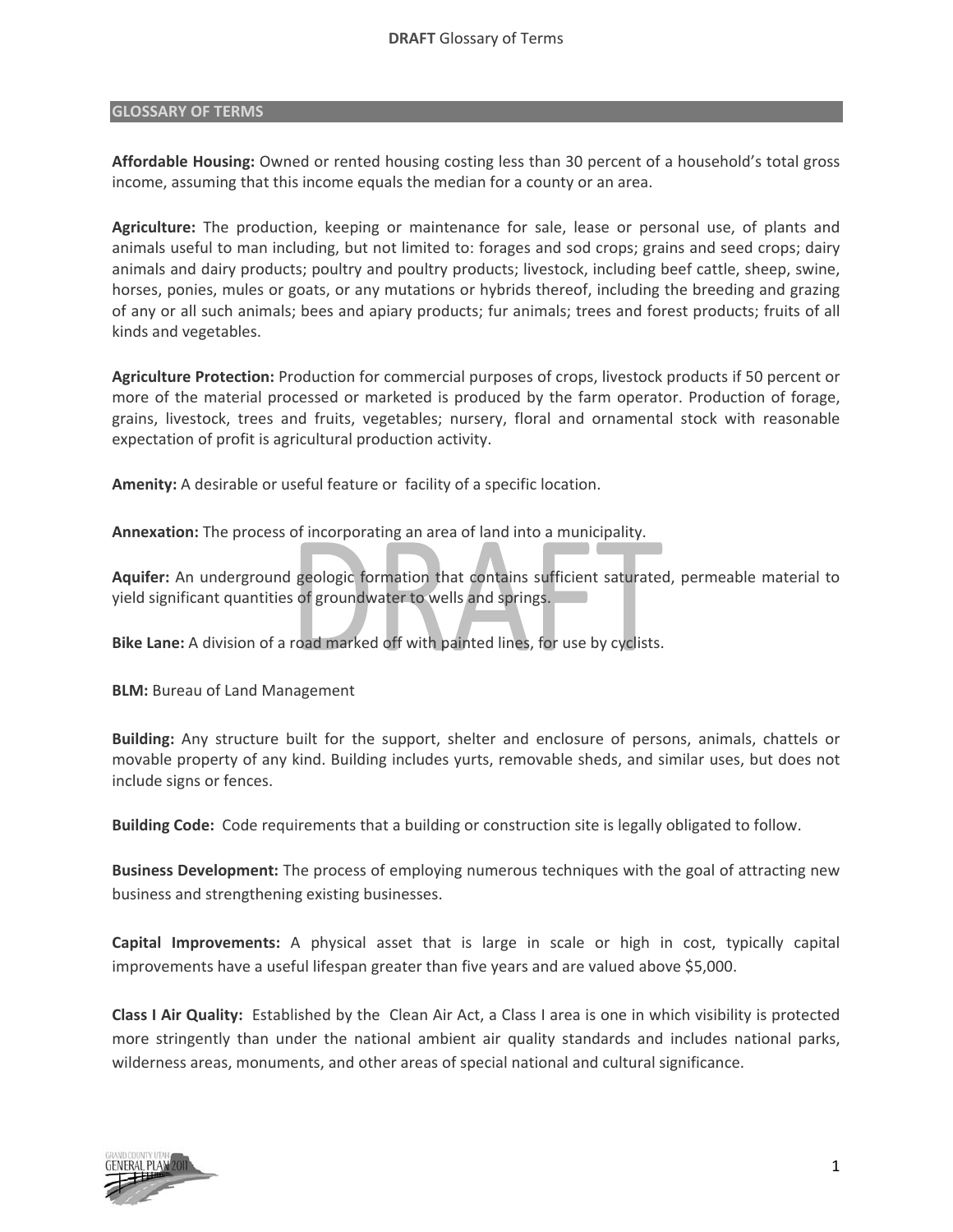**Class B County Road:** Roads/highways for which the county receives state gas tax funds to help with maintenance; all are identified on state maps and are possible with a regular 2‐wheel drive passenger vehicle.

**Critical Habitat:** Areas designated as critical for the survival and recovery of threatened or endangered species.

**Conservation Easement:** A recorded legal agreement between a landowner and a qualified conservation agency that transfers development rights from the owner to the agency to protect natural or historic features.

**County:** Grand County, a duly constituted political subdivision of the state of Utah.

**Density:** The maximum number of dwelling units per acre of land permitted in a zone district.

**Design Standards:** A set of guidelines on the appearance and aesthetics of buildings or improvements that governs construction, alteration, demolition or relocation of a building or improvement, including land improvements.

**Development:** Any man-made change to improved or unimproved real property, the use of any principal structure or land, or any other activity that requires issuance of a building permit.

**Development Impact Fee:** A payment of money imposed as a condition of development approval to pay for a proportionate share of the cost of public facilities. This term is also referred to as an impact fee in this LUC.

**Earning Power:** A quantifiable measure of an individual's ability to earn income.

**Economic Development:** A program, a group of policies, and/or activity that seeks to improve the economic well‐being and quality of life for a community. Ideally, it will create and retain jobs and provide a stable tax base. This can include programs to encourage business growth and investments to improve business attraction, retention and expansion, tourism, startup and emerging business to the county.

**Economic Diversity:** The degree to which an economy's mix of industries, sectors, skill levels and employment levels differ from a larger reference economy.

**Ecosystem:** The naturally interacting community of plant and animal species and their physical environment.

**Federal Lands Policy and Management Act:** Passed in 1976, the federal law that governs the way in which the public lands administered by the Bureau of Land Management are managed.

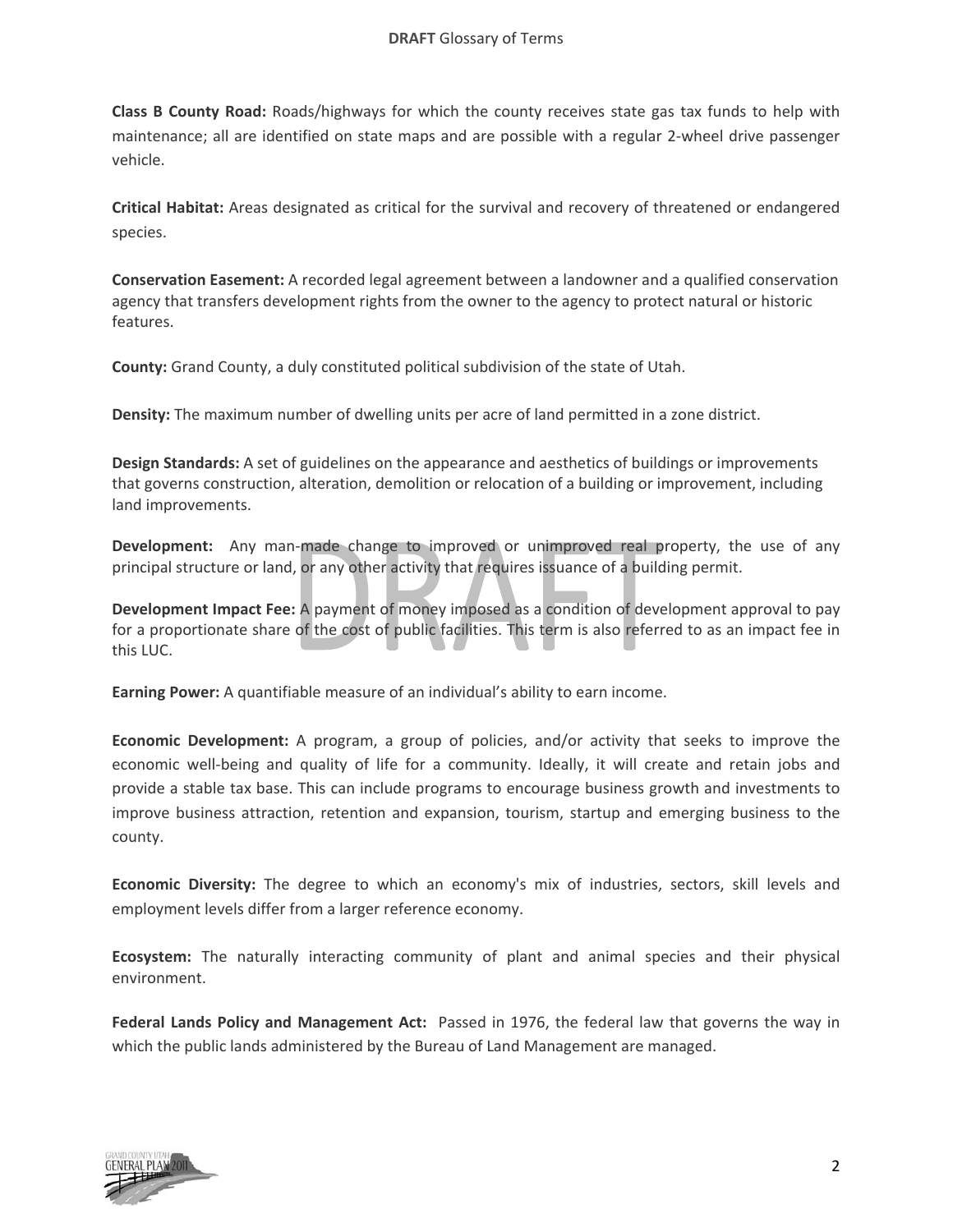**Fee‐in‐lieu:** A payment to a local government entity that takes the place of a required capital investment for affordable housing or land dedications.

**Floodplain:** Any land area (typically adjoining a river, stream, lake, or other body of standing water) that is susceptible to inundation by a 100-year flood. A 100-year flood is a flood that has a 1 percent chance of being equaled or exceeded in any given year.

**GWSSA:** Grand Water and Sewer Service Agency

**Green Building: T**he practice of creating structures and using processes that are environmentally responsible and resource‐efficient throughout a building's life‐cycle from sitting to design, construction, operation, maintenance, renovation and deconstruction.

**Goal:** A broad statement of desired outcomes to which effort is directed in order to bring a community closer to its overall vision of the future. It expresses the broad desired results of the Plan.

**Incentive:** Any factor (financial or non-financial) that enables or motivates a particular course of action, or counts as a reason for preferring one choice to the alternatives. It is an expectation that encourages people to behave in a certain way.

**Infrastructure:** Public facilities and services needed to support and sustain industry, residence, commerce and all other land use activities. It includes transportation, water and sewer, energy, telecommunications, recycling and solid waste disposal, parks and other public spaces, schools, police and fire protection, and health and welfare services.

**Key Pad Polling:** Wireless polling technologies that facilitates community participation in events and to bring a focus to discussion and decision making.

Land Trust: A private, nonprofit organization that protects natural and cultural resources through conservation easements, land acquisition, and education.

**Land Use Code:** The implementation tool which provides regulations for how and where future land development may occur in Grand County. The land use development code is the regulatory and legal framework for achieving the goals and strategies articulated in the comprehensive plan.

**Land Use Map:** A map, usually officially adopted, that geographically and specifically locates existing and future land uses such as residential, commercial, industrial and institutional (public areas and buildings) that have been established in the land use plan.

**Mineral Lease:** The right given to use land for purpose of exploration, specifically for minerals, with rights to remove minerals, if found, for a finite period of time, or indefinitely, upon payment of royalties to the landowner.

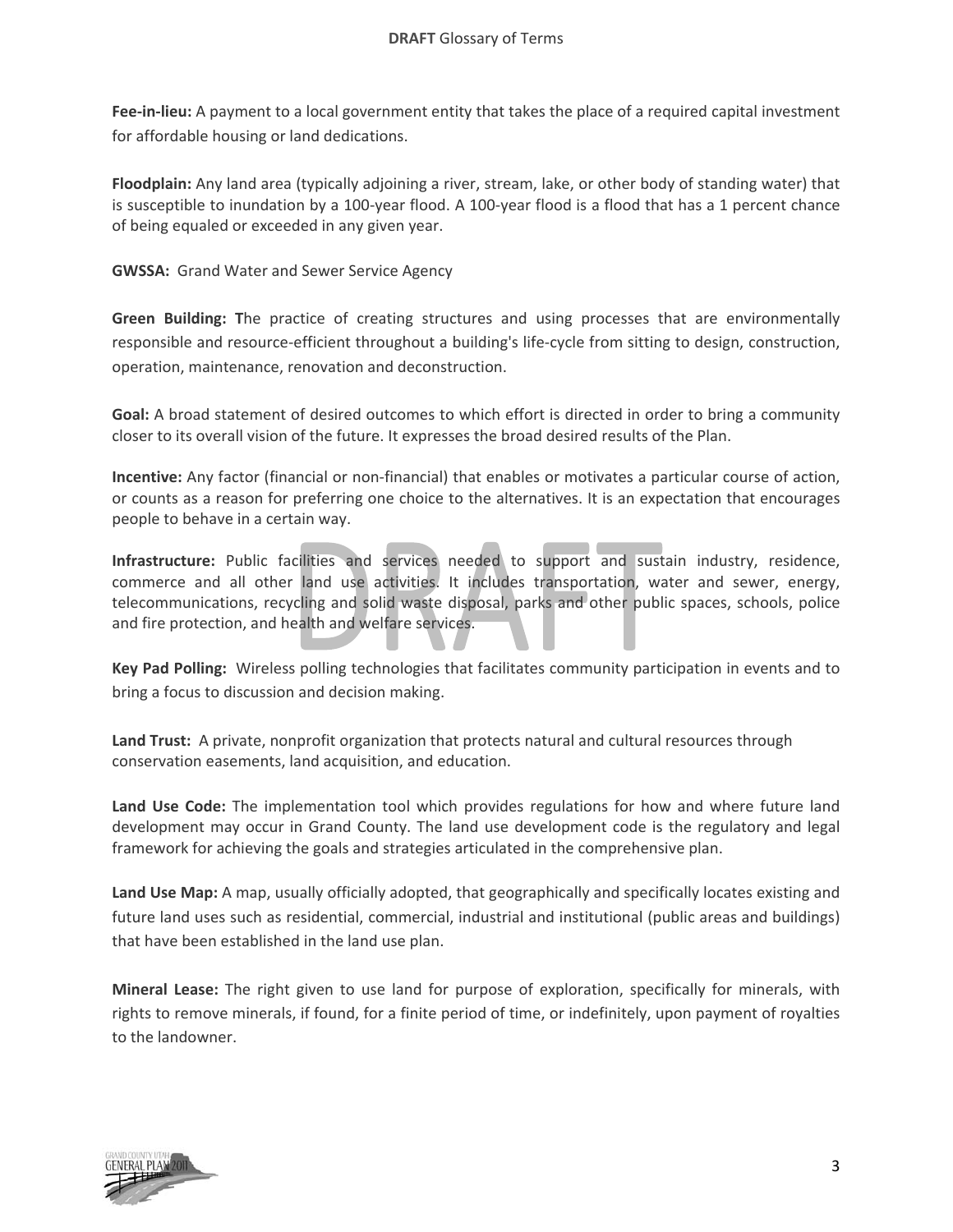**Mixed Use:** A development pattern where a variety of complementary land uses occupy buildings in close proximity to each other, generally including residential, commercial, civic and business accommodations in one area.

**Buy Local First Program:** 501(c)(3) not‐for‐profit organization that seeks to strengthen communities and local economies by promoting, preserving, and protecting local, independently owned businesses throughout Utah.

**Multi‐Family:** A land use categorized by three or more families living independently of one another within the same building.

**Multi‐modal:** A holistic view of circulation in which individual modes work together or within their own niches to provide users with the best choices of service. Multi‐modalism considers how policies for a single mode affect all other modes.

**Native Species:** A species that originates and occurs naturally in a particular region or environment.

**Natural Hazards:** Any atmospheric or earth or water related occurrence, the action of which adversely affects or may adversely affect human life, property, or other aspects of the environment.

**Natural Resources:** Viable and/or renewable products of nature; natural environments of soil, air and water; plants and animals on grasslands, rangelands, croplands, forest, lakes, and streams.

**Non‐Residential Development:** Any development approved by a local government that is not intended for residential use, includes churches, schools, government, and commercial development.

**Open Space:** A primarily undeveloped landscape that provides scenic, ecological, or recreational values or that is set aside for resource protection or conservation; an area of managed production such as forestland, rangeland, or agricultural land that is essentially free of visible obstructions.

**Payment in Lieu of Taxes:** Federal payments to local governments that help offset losses in property taxes due to nontaxable Federal lands within their boundaries.

**Private Property Rights:** The basic rights of individuals to the peaceful possession, control and enjoyment of the things they own as well as their rights to make contracts to rent, sell or give away all or part of their various ownership rights over these possessions (or these possessions' services) to any other people willing to accept the owners' terms.

**Renewable Energy:** An energy source that is replenished continuously in nature or that is replaced after use through natural means. Renewable energy sources include the sun, the winds, flowing water, biomass and geothermal energy.

**Review Process:** The process for determining the appropriateness of a proposed development project.

**Residential Development:** Any development approved by the local government for residential use.

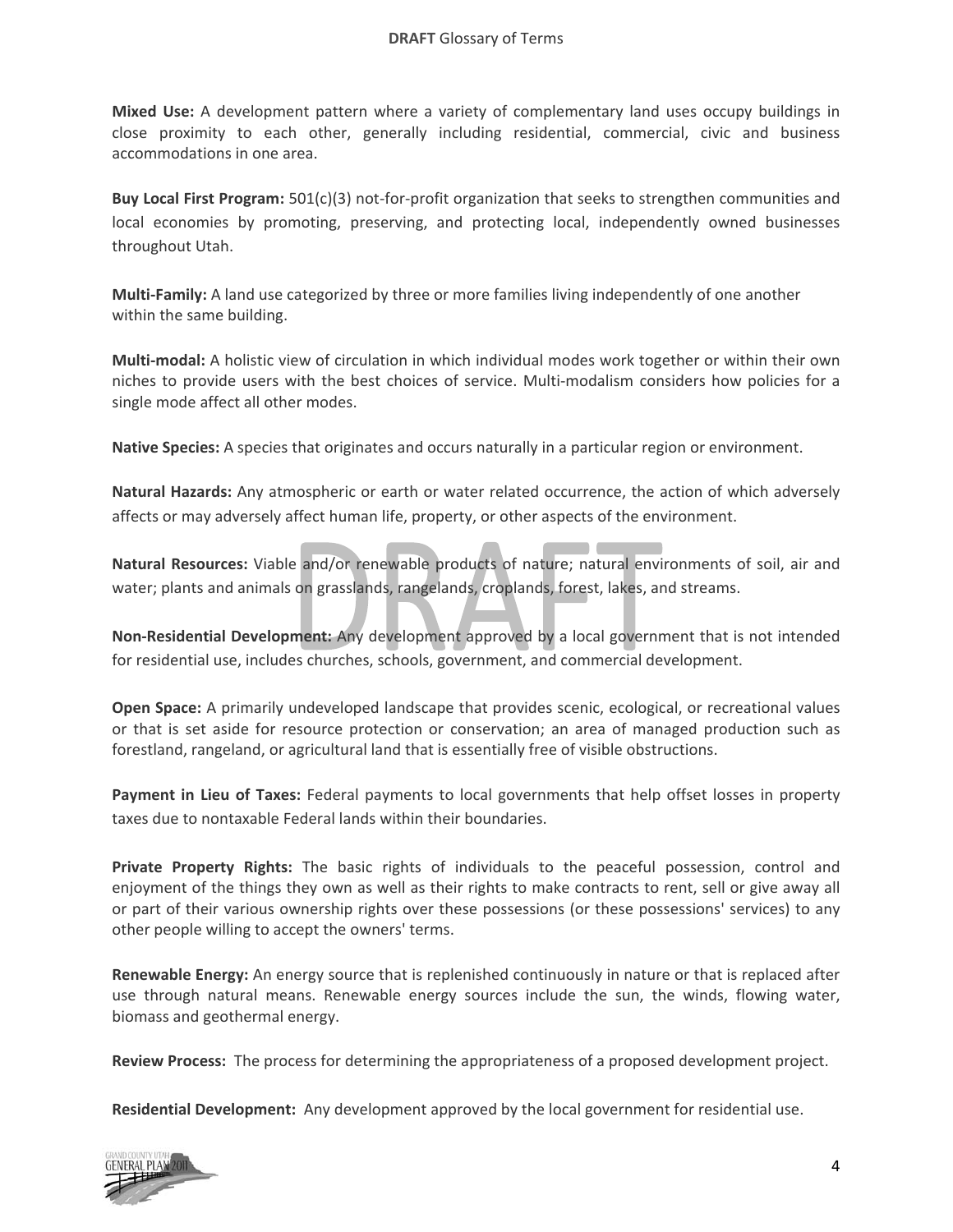**Riparian Area:** A plant community contiguous to and affected by surface and subsurface hydrologic features of perennial or intermittent lotic and lentic water bodies (rivers, streams, lakes, or drainage ways). Riparian areas have one (1) or both of the following characteristics: (1) distinctively different vegetation species than adjacent areas, and (2) species similar to adjacent areas but exhibiting more vigorous or robust growth forms. Riparian areas are usually transitional between wetland and upland.

**Rural:** Of or relating to the country, country people or life, or agriculture.

**Rural Centers:** A centralized, concentrated area of locally oriented commercial, public, and semipublic services and activities.

**Scenic Resources:** Landscape patterns and features that are worthy of preservation because they are visually or aesthetically pleasing with distinctive cultural, historic, natural, or other unique qualities which contribute affirmatively to the definition of Grand County.

**Setback:** Unobstructed, unoccupied open space between a structure and the property line of the lot on which the structure is located.

**Single Family:** Land use characterized by lots containing individual residential homes surrounded by yards.

**SITLA:** School and Institutional Trust Land Administration

**Sole Source Aquifer:** An aquifer that supplies 50% or more of the drinking water of an area.

**Special Service District:** A body corporate and politic with perpetual succession, separate and distinct from the county or municipality that creates it; a quasi-municipal corporation

**Strategies:** Statements that outline the approach or specific action to achieve a particular goal. A strategy is a short term action, policy, or regulation that is specific enough to be implemented.

**Steep Slopes:** Terrain with sustained grades greater than 30%.

**Subdivision:** Any land that is divided re-subdivided or proposed to be divided into 2 or more lots, parcels, sites, units plots, or other divisions of land for the purpose, whether immediate or future, for offer, sale, lease, or development either on the installment plan or upon any other plans, terms, and conditions. "Subdivision" includes the division of land whether by deed, metes and bounds description, devise or testacy, lease, map, plat, or other recorded instrument. "Subdivision" does not include a bona fide division or partition of agricultural land for agricultural purposes.

**Sustainable Development:** Development that maintains or enhances economic opportunity and community well-being while protecting and restoring the natural environment upon which people and economies depend. It is development that meets the needs of the present without compromising the ability of future generations to meet their own needs.

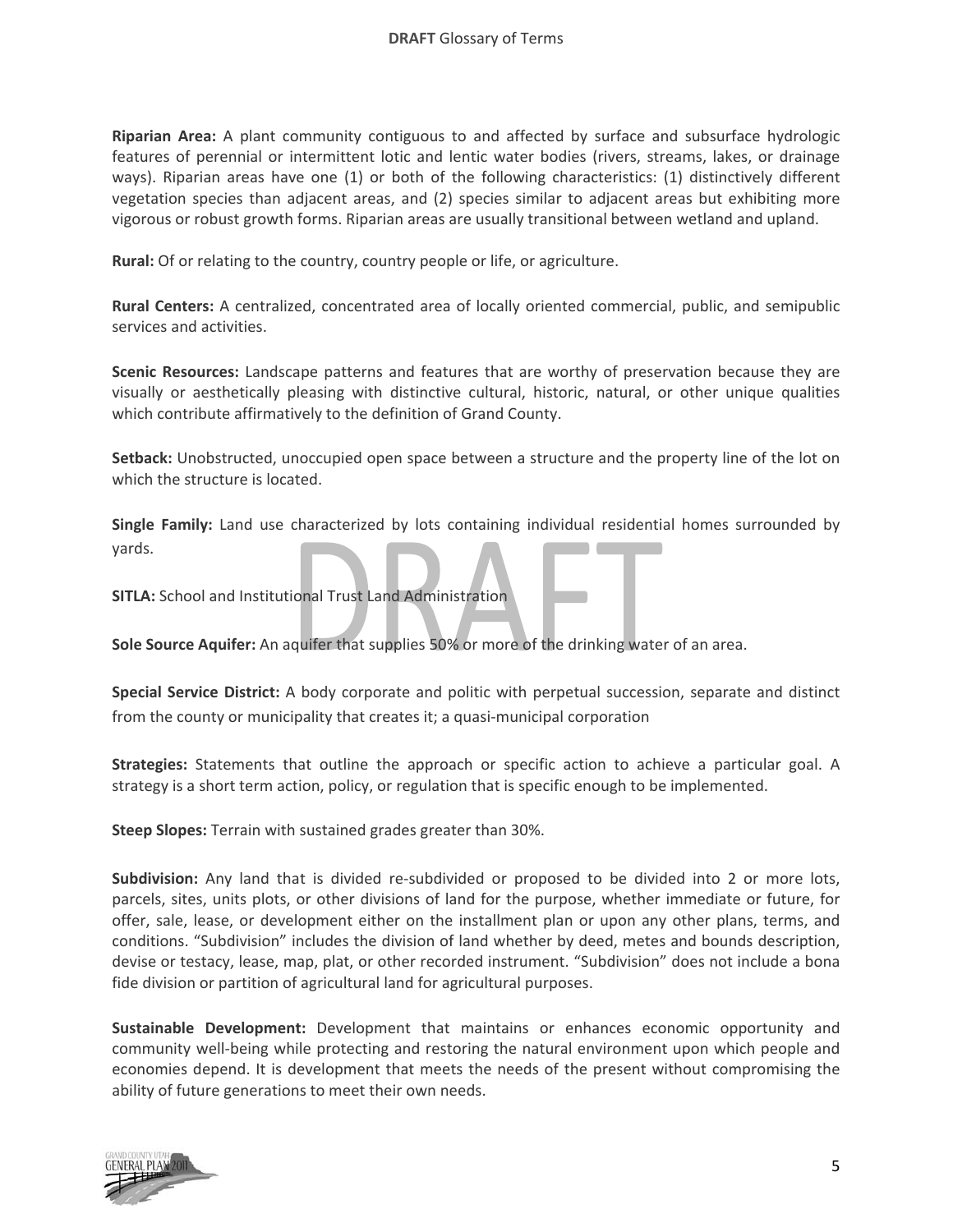**Sustainable, Sustainable Practices:** Improving the quality of human life while living within the carrying capacity of supporting eco‐systems.

**Tax Incentives:** A tax benefit offered in order to encourage or discourage targeted activities.

**Terrestrial Wildlife:** The large, primarily undomesticated (wild) vertebrate animals, the fauna that live on the land.

**Trail:** A linear, multiple‐use, public‐access route for recreation or circulation.

**Trail Corridor:** An area or stretch of land identified as having the common purpose of providing trail use.

**Trail Network:** A system of interrelated and connected trails.

**Transit:** A transportation mode that moves larger numbers of people than an automobile; generally refers to passenger service provided to the public along established routes with fixed or variable schedules at published fares.

**UDOT:** Utah Department of Transportation

Unincorporated: Areas of the county not chartered as a self-governing village or city; lacking the tax, police, and other powers conferred by the state on incorporated municipalities s by the State of Utah.

**Vision:** A description of a realistic and credible desired future for the county. A vision is a key part of strategic planning process.

**Vision Statement:** A statement which concisely expresses the mutually agreed upon vision of the county's future, reflecting the aspirations of the residents.

**Vulnerable Populations:** Portion of the population that are disadvantaged by their financial circumstances or place of residence, health, age, personal characteristics, functional or developmental status, ability to communicate effectively, and presence of chronic illness or disability.

**Wastewater:** Used water drained from homes, business, and industries; primarily sewage flow.

**Water Source Protection Zone:** a boundary intended to protect ground water and the recharge basin for current and future public, culinary water supplies in Grand County.

**Watershed:** The land area that contributes runoff to a given stream, river, or reservoir.

**Wetlands:** Areas that are inundated often enough to support plants and animals adapted to saturated soil conditions.